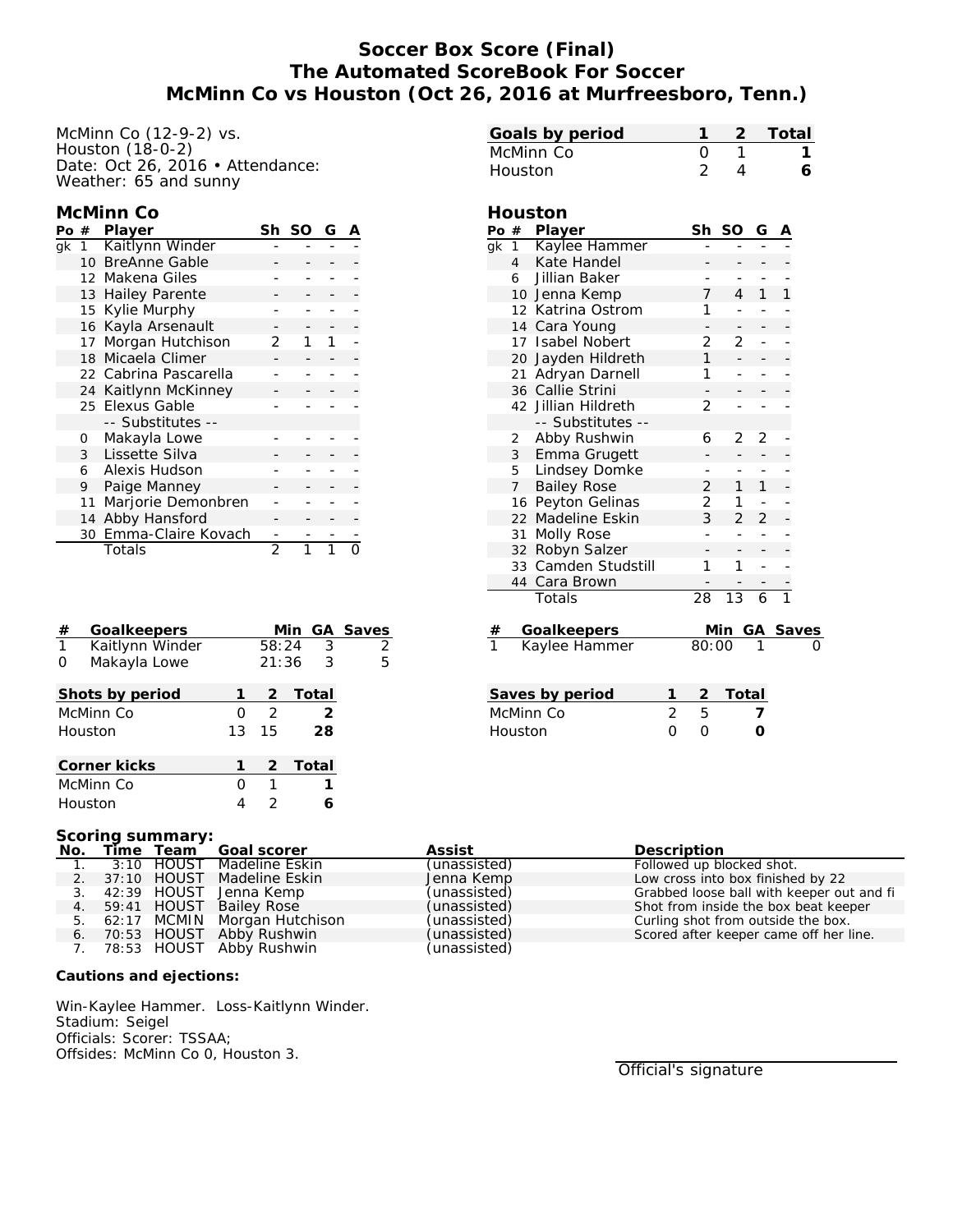### **Play-by-Play Summary (1st period) McMinn Co vs Houston (Oct 26, 2016 at Murfreesboro, Tenn.)**

**McMinn Co Starters:**

- GK 1 Kaitlynn Winder
	- 22 Cabrina Pascarella
	- 24 Kaitlynn McKinney
	- 15 Kylie Murphy
	- 10 BreAnne Gable
	- 17 Morgan Hutchison
	- 25 Elexus Gable
	- 16 Kayla Arsenault
	- 18 Micaela Climer
	- 12 Makena Giles
	- 13 Hailey Parente

**Houston Starters:**

- GK 1 Kaylee Hammer
	- 4 Kate Handel
	- 6 Jillian Baker
	- 10 Jenna Kemp
	- 12 Katrina Ostrom
	- 14 Cara Young
	- 17 Isabel Nobert
	- 20 Jayden Hildreth
	- 21 Adryan Darnell
	- 36 Callie Strini
	- 42 Jillian Hildreth
- 00:00 Kaitlynn Winder at goalie for McMinn Co.
- 00:00 Kaylee Hammer at goalie for Houston.
- 02:00 Shot by HOUSTON Adryan Darnell HIT CROSSBAR.
- 03:00 HOUSTON substitution: Madeline Eskin for Cara Young.
- 03:00 Shot by HOUSTON Madeline Eskin BLOCKED.
- 03:10 GOAL by HOUSTON Madeline Eskin (FIRST GOAL).

# **MCMINN CO 0, HOUSTON 1**

\*Followed up blocked shot.

- 06:00 MCMINN substitution: Paige Manney for Micaela Climer. Foul on McMinn Co.
- 09:30 Corner kick by HOUSTON Madeline Eskin [09:30].
- 10:00 Corner kick by HOUSTON Jillian Hildreth [10:00].
- 10:30 HOUSTON substitution: Bailey Rose for Isabel Nobert.
- 13:00 MCMINN substitution: Lissette Silva for Alexis Hudson.
- 15:20 Shot by HOUSTON Jillian Hildreth WIDE. Foul on Houston.
- 17:00 HOUSTON substitution: Abby Rushwin for Jenna Kemp.
- 17:00 HOUSTON substitution: Jillian Baker for Jillian Hildreth.
- 18:57 Shot by HOUSTON Abby Rushwin HIT CROSSBAR.
- 19:10 Shot by HOUSTON Bailey Rose HIGH.
- 22:52 HOUSTON substitution: Jenna Kemp for Adryan Darnell.
- 23:05 Shot by HOUSTON Abby Rushwin HIGH.
- 24:28 HOUSTON substitution: Jillian Hildreth for Madeline Eskin.
- 24:28 MCMINN substitution: Micaela Climer for Kaitlynn McKinney.
- 24:50 Corner kick by HOUSTON Bailey Rose [24:50].
- 27:21 MCMINN substitution: Kaitlynn McKinney for Kayla Arsenault.
- 28:15 Shot by HOUSTON Jenna Kemp WIDE.
- 29:05 Shot by HOUSTON Abby Rushwin WIDE.
- 30:20 HOUSTON substitution: Madeline Eskin for Jillian Baker.
- 30:20 MCMINN substitution: Hailey Parente for Emma-Claire Kovach.
- 30:20 HOUSTON substitution: Adryan Darnell for Abby Rushwin.
- 31:28 Shot by HOUSTON Jenna Kemp, SAVE Kaitlynn Winder. Foul on McMinn Co.
- 35:30 Corner kick by HOUSTON Jillian Hildreth [35:30].
- 36:00 Shot by HOUSTON Jenna Kemp, SAVE Kaitlynn Winder.
- 36:05 Shot by HOUSTON Katrina Ostrom BLOCKED.
- 37:03 HOUSTON substitution: Isabel Nobert for Bailey Rose.
- 37:10 GOAL by HOUSTON Madeline Eskin, Assist by Jenna Kemp.

**MCMINN CO 0, HOUSTON 2**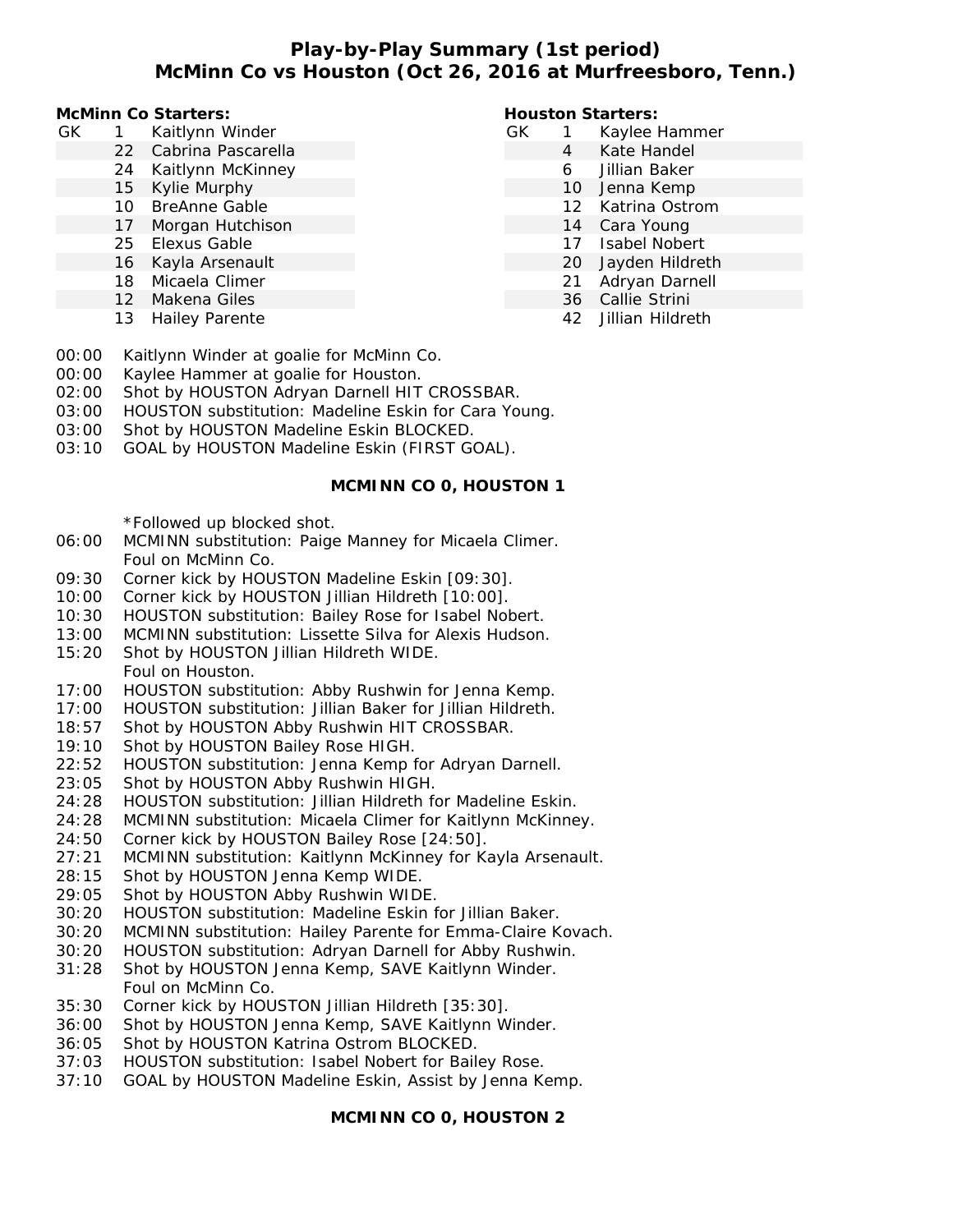### **Play-by-Play Summary (1st period) McMinn Co vs Houston (Oct 26, 2016 at Murfreesboro, Tenn.)**

\*Low cross into box finished by 22

37:45 HOUSTON substitution: Peyton Gelinas for Emma Grugett.

- Foul on Houston.
- 40:00 End of period [40:00].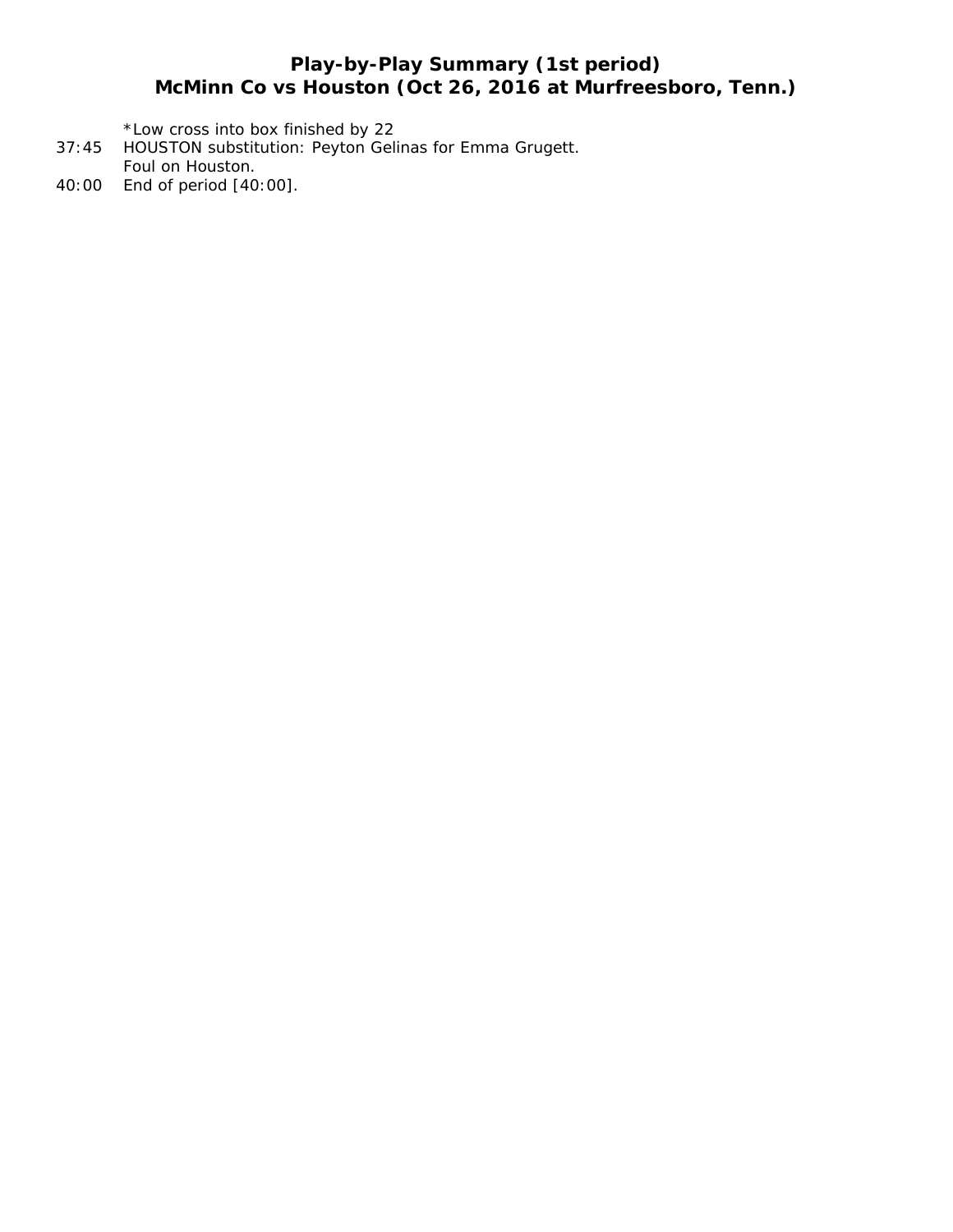### **Play-by-Play Summary (2nd period) McMinn Co vs Houston (Oct 26, 2016 at Murfreesboro, Tenn.)**

- 40:00 Start of 2nd period [40:00].
- 40:00 For MCMINN: #18 Micaela Climer, #24 Kaitlynn McKinney, #16 Kayla Arsenault, #22 Cabrina Pascarella, #12 Makena Giles, #25 Elexus Gable, #10 BreAnne Gable, #15 Kylie Murphy, #1 Kaitlynn Winder, #9 Paige Manney, #17 Morgan Hutchison.
- 40:00 For HOUSTON: #42 Jillian Hildreth, #1 Kaylee Hammer, #21 Adryan Darnell, #10 Jenna Kemp, #17 Isabel Nobert, #22 Madeline Eskin, #31 Molly Rose, #4 Kate Handel, #12 Katrina Ostrom, #6 Jillian Baker, #36 Callie Strini.
- 42:39 GOAL by HOUSTON Jenna Kemp.

#### **MCMINN CO 0, HOUSTON 3**

\*Grabbed loose ball with keeper out and finished.

- 41:10 HOUSTON substitution: Robyn Salzer for Isabel Nobert.
- 43:05 MCMINN substitution: Emma-Claire Kovach for Micaela Climer.
- 44:05 Shot by HOUSTON Jillian Hildreth HIGH.
- 44:58 Offside against Houston.
- 46:00 Shot by HOUSTON Jenna Kemp HIGH.
- 47:47 Offside against Houston.
- 45:00 Shot by HOUSTON Jenna Kemp HIGH.
- 49:46 HOUSTON substitution: Emma Grugett for Jillian Baker.
- 49:46 HOUSTON substitution: Abby Rushwin for Madeline Eskin.
- 49:46 HOUSTON substitution: Bailey Rose for Madeline Eskin.
- 48:00 HOUSTON substitution: Jayden Hildreth for Molly Rose.
- 50:30 Offside against Houston.
- 51:10 Shot by MCMINN Morgan Hutchison WIDE.
- 54:00 MCMINN substitution: Hailey Parente for Paige Manney.
- 55:12 Shot by HOUSTON Abby Rushwin WIDE RIGHT.
- 55:24 Corner kick by HOUSTON [55:24].
- 58:00 Shot by HOUSTON Jayden Hildreth HIGH.
- 58:24 MCMINN substitution: Micaela Climer for Emma-Claire Kovach.
- 58:24 Makayla Lowe at goalie for McMinn Co.
- 59:41 GOAL by HOUSTON Bailey Rose.

#### **MCMINN CO 0, HOUSTON 4**

\*Shot from inside the box beat keeper

- 59:55 HOUSTON substitution: Cara Brown for Katrina Ostrom.
- 59:55 HOUSTON substitution: Lindsey Domke for Kate Handel.
- 60:50 MCMINN substitution: Lissette Silva for Elexus Gable. Foul on Houston. Foul on Houston.
- 62:17 GOAL by MCMINN Morgan Hutchison.

#### **MCMINN CO 1, HOUSTON 4**

\*Curling shot from outside the box.

- 62:19 HOUSTON substitution: Peyton Gelinas for Emma Grugett. Foul on Houston.
- 68:03 HOUSTON substitution: Jenna Kemp for Adryan Darnell.
- 68:03 MCMINN substitution: Marjorie Demonbren for Hailey Parente.
- 69:00 Shot by HOUSTON Peyton Gelinas BLOCKED.
- 70:53 GOAL by HOUSTON Abby Rushwin.

#### **MCMINN CO 1, HOUSTON 5**